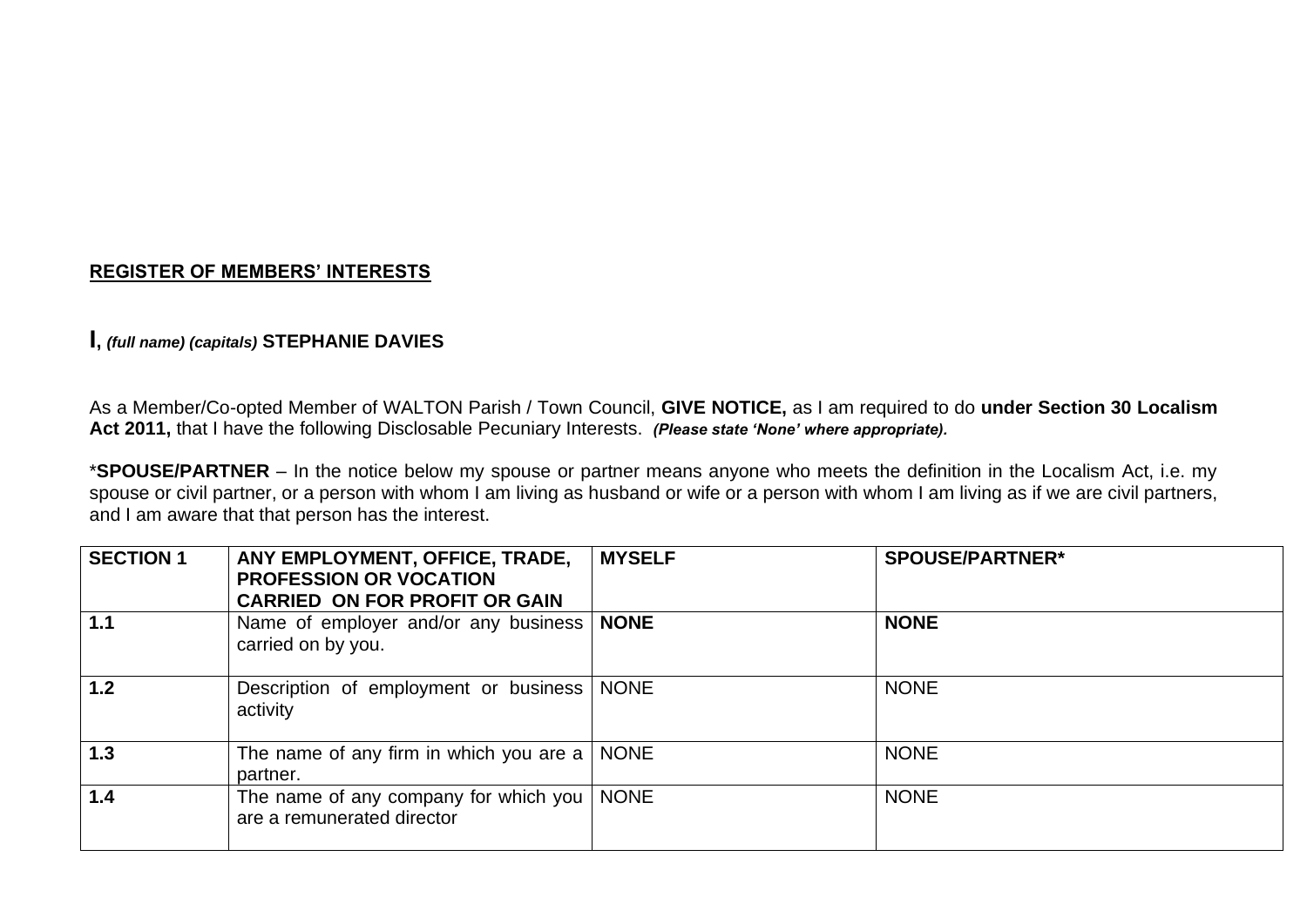| <b>SECTION 2</b> | <b>SPONSORSHIP</b>                                                                                                                                                                                                                                                           | <b>MYSELF</b> | <b>SPOUSE/PARTNER</b> |
|------------------|------------------------------------------------------------------------------------------------------------------------------------------------------------------------------------------------------------------------------------------------------------------------------|---------------|-----------------------|
| 2.1              | Any payment or provision of any other<br>financial benefit (other than from the<br>Council) in respect of any expenses<br>incurred in carrying out duties as a<br>Member or towards the election<br>expenses.                                                                | <b>NONE</b>   | <b>NONE</b>           |
|                  | This includes any payment or financial<br>benefit from a Trade Union within the<br>meaning of the Trade Union and Labour<br>Relations (Consolidation) Act 1992 (a)                                                                                                           |               |                       |
| <b>SECTION 3</b> | <b>CONTRACTS</b>                                                                                                                                                                                                                                                             | <b>MYSELF</b> | <b>SPOUSE/PARTNER</b> |
|                  | Any contract which is made between you<br>(or a body in which the relevant person<br>has a beneficial interest) and the Council.<br>(a) under which goods or services are to<br>be provided or works are to be executed;<br>and:<br>(b) which has not been fully discharged. | <b>NONE</b>   | <b>NONE</b>           |
| <b>SECTION 4</b> | <b>LAND</b>                                                                                                                                                                                                                                                                  | <b>MYSELF</b> | <b>SPOUSE/PARTNER</b> |
|                  | Any beneficial interest you have in land<br>which is within the area of the Council.                                                                                                                                                                                         | <b>NONE</b>   | <b>NONE</b>           |
| <b>SECTION 5</b> | <b>LICENCES</b>                                                                                                                                                                                                                                                              | <b>MYSELF</b> | <b>SPOUSE/PARTNER</b> |
| 5.1              | Any licence (alone or jointly with others)<br>to occupy land in the area of the Council<br>for a month or longer                                                                                                                                                             | <b>NONE</b>   | <b>NONE</b>           |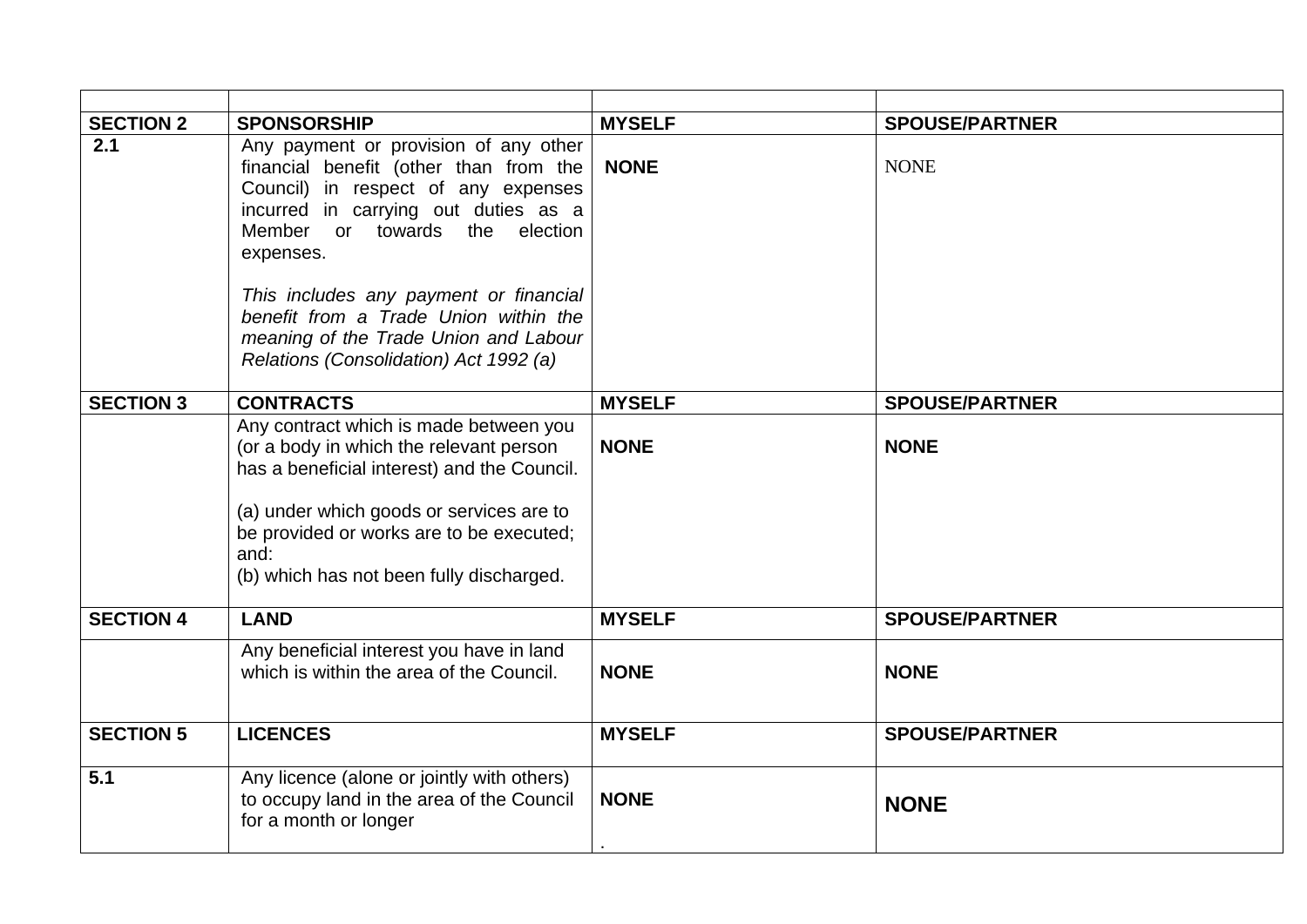| <b>SECTION 6</b> | <b>CORPORATE TENANCIES</b>                                                                                                                                                                                                                                                                                                                                                                                                                                                                                                                                                                        | <b>MYSELF</b> | <b>SPOUSE/PARTNER</b> |
|------------------|---------------------------------------------------------------------------------------------------------------------------------------------------------------------------------------------------------------------------------------------------------------------------------------------------------------------------------------------------------------------------------------------------------------------------------------------------------------------------------------------------------------------------------------------------------------------------------------------------|---------------|-----------------------|
| 6.1              | Any tenancy where (to your knowledge) -<br>The landlord is the Council named<br>(a)<br>above; and<br>(b) The tenant is a body in which the<br>relevant person has a beneficial interest.                                                                                                                                                                                                                                                                                                                                                                                                          | <b>NONE</b>   | <b>NONE</b>           |
| <b>SECTION 7</b> | <b>SECURITIES</b>                                                                                                                                                                                                                                                                                                                                                                                                                                                                                                                                                                                 | <b>MYSELF</b> | <b>SPOUSE/PARTNER</b> |
| 7.1              | Any beneficial interest in securities of a<br>body where:-<br>(a) that body (to my knowledge) has a<br>place of business or land in the<br>area of the Council; and<br>(b) either $-$<br>the total nominal value of the<br>(i)<br>securities exceeds £25,000 or one<br>hundredth of the total issued<br>share capital of that body; or<br>if the share capital of that body is<br>(ii)<br>of more than one class, the total<br>nominal value of the shares of any<br>one class in which has a beneficial<br>interest exceeds one hundredth of<br>the total issued share capital of<br>that class. | <b>NONE</b>   | <b>NONE</b>           |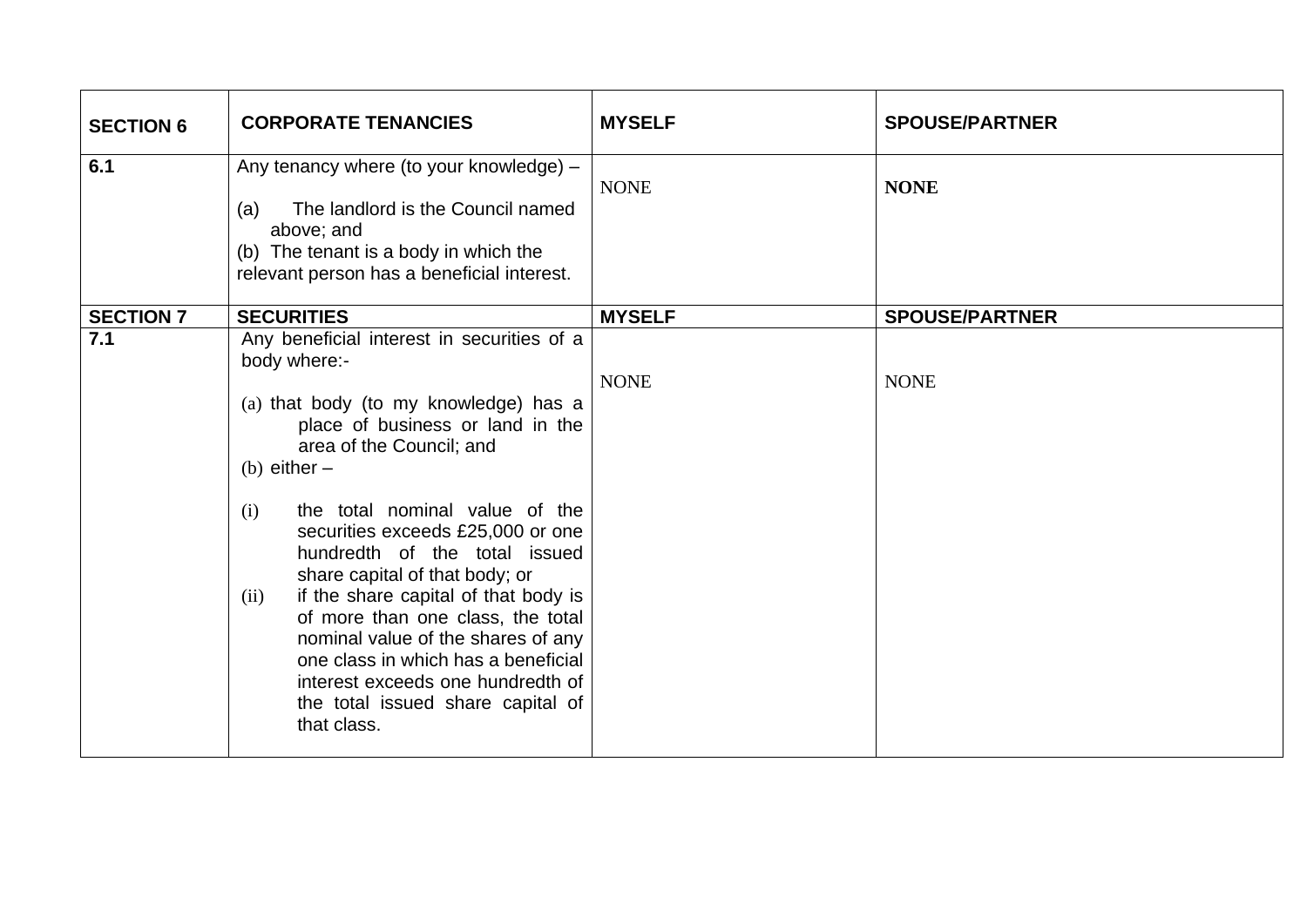# **SENSITIVE INTERESTS**

I have not got any Sensitive Interests as defined by Section 32\*\* Localism Act 2011 and the Monitoring Officer considers that disclosure could lead to the risk of violence or intimidation. *(Delete as appropriate)*

# **NOTIFICATION OF CHANGE OF CIRCUMSTANCES**

A Member must, within 28 days of becoming aware of any change to the interests specified above, provide written notification to the Monitoring Officer, of that change.

#### **MEMBER'S SIGNATURE**

| <b>Date</b>                                  | 18.07.21                |
|----------------------------------------------|-------------------------|
| <b>Member's Name</b><br>(Capitals - in full) | <b>STEPHANIE DAVIES</b> |
| <b>Member's signature</b>                    | <b>STEPHANIE DAVIES</b> |

\*\* Section 32 – If the interest is entered in the Authority's register, copies of the register that are made available for inspection and any published version of the register must not include details of the interest, but may state that the Member or Co-opted Member has an interest, the details of which are withheld under this sub-section.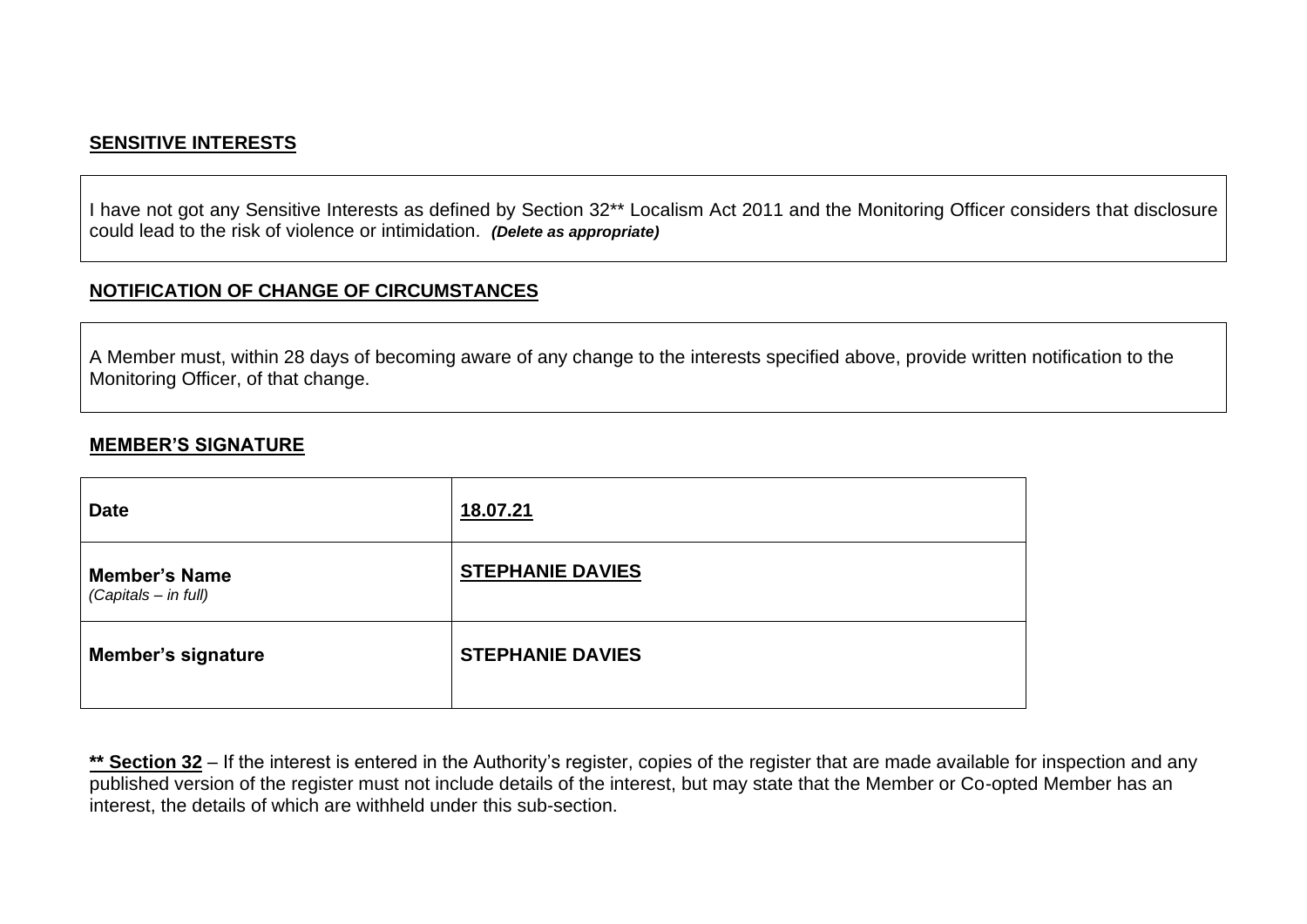# **OTHER INTERESTS**

# **Membership of Organisations**

I am a member of, or I am in a position of general control or management in:-

1. Any body to which I have been appointed or nominated by the Council

NONE

2. Any body exercising functions of a public nature (eg school governing body or another council):

**NONE**

3. Any body directed to charitable purposes:

TREASURER – CLEAN UP MY COMMUNITY

4. Any body, one of whose principal purposes includes the influence of public opinion or policy (including any political party or trade union):

THE GREEN PARTY